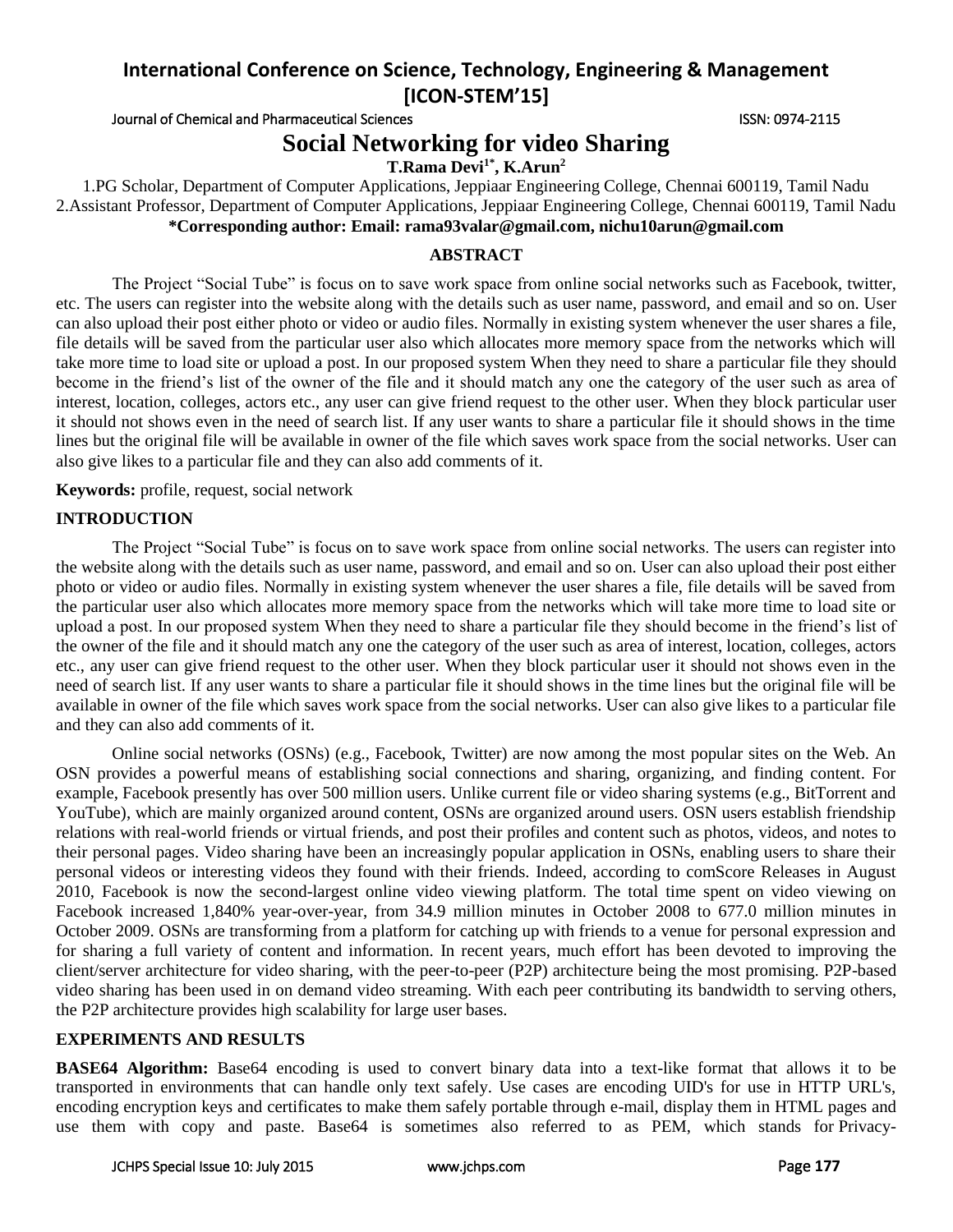# **International Conference on Science, Technology, Engineering & Management [ICON-STEM'15]**

#### Journal of Chemical and Pharmaceutical Sciences ISSN: 0974-2115

enhanced Electronic Mail. There, Base64 was used to create printable text again after binary e-mail data that was generated during the e-mail encryption process.



### **Figure.1.Architecture Diagram**

#### **INPUT DESIGN**

The input of a system can be defined as the information that is provided to the system. This is used for future processing by the system to obtain meaningful information, which helps in decision-making. Input design is the process of converting user-oriented inputs to a computer-based format.Input is a part of overall system design, which requires special attention. Inaccurate input data are the most common cause of errors in error processing. Input design can control errors entered by users. Entered data have to be checked for their accuracy and direction of errors. Appropriate error message have to be displayed. When an invalid data is entered, the user should not be allowed to type that data.

| Register New Membership                                           |
|-------------------------------------------------------------------|
|                                                                   |
| <b>Full name</b>                                                  |
| Email                                                             |
| Password                                                          |
| Retype password                                                   |
| Country                                                           |
| Mobile No                                                         |
| Date of birth                                                     |
| ©Male ©Female                                                     |
| Browse<br>No file selected.                                       |
| Sign me up                                                        |
| I already have a membership                                       |
| Register using social networks<br>sz+<br>$\overline{\phantom{a}}$ |

**Fig.2.Membership Registration**

**Output design:** The computer output is the most important and direct source of information to the user. Efficient and intelligible output design improves the system's relationship with the user and helps in decision making.Output design was studied going actively during the study phase. The objective of the output design is defined the contents and format of all documents and reports in an attractive and useful format.